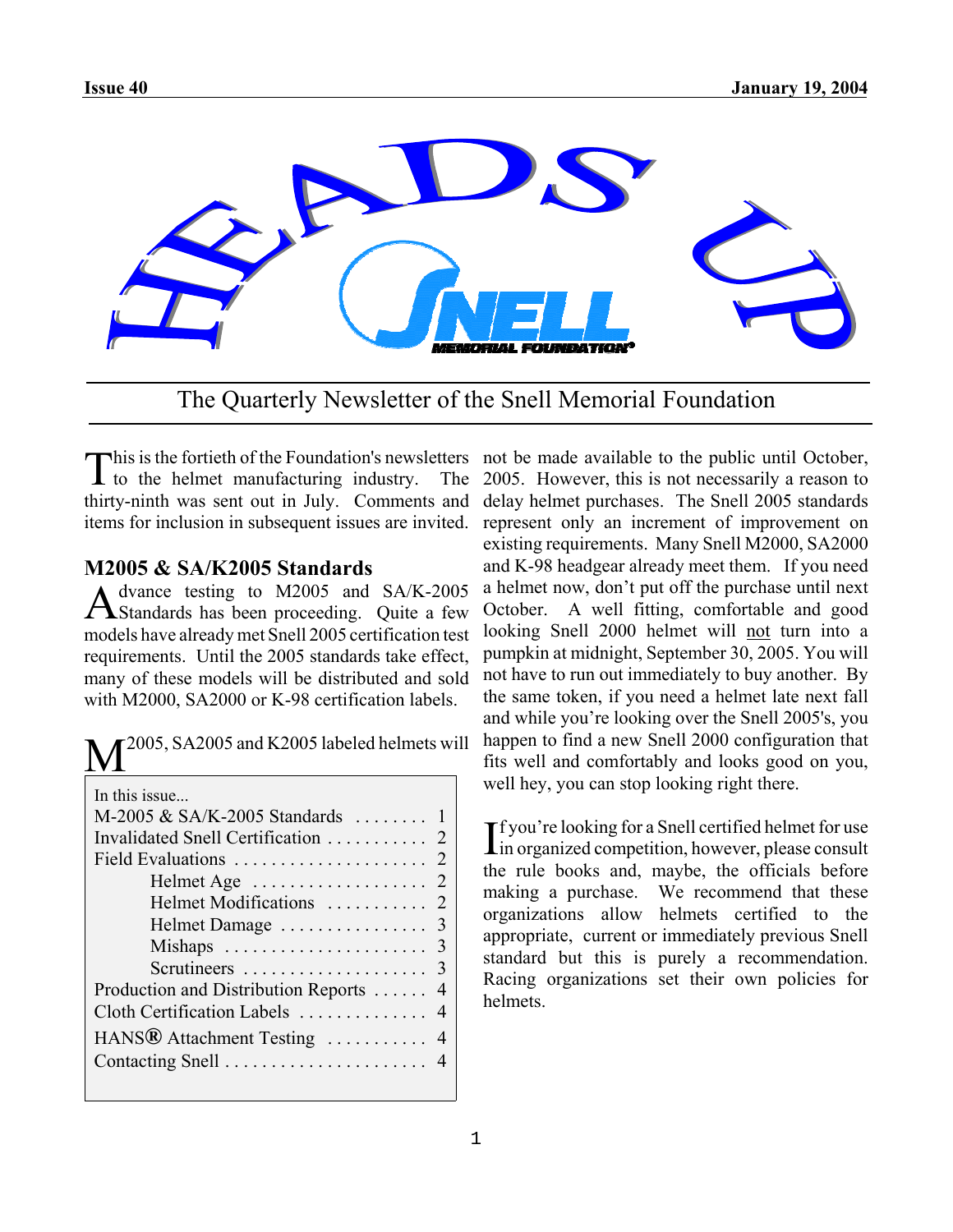# **Invalidated Snell Certification**

 $\Gamma$  nell certification refers to the helmet as it leaves  $\sum$ the factory. We test representative helmet samples before a model is allowed into the program and on a continuing basis afterwards. If these samples do well, we can be reasonably confident that their identical siblings rolling off the assembly line will do well in the field protecting real live people in real world crashes. However, once these identical helmets are purchased and put into service, they begin to become unalike. Whether it's merely through wear and tear or by deliberate modification, every Snell certified helmet over time becomes a unique entity unlike any other in the world and certainly unlike the samples we test here in our laboratory.

At some point in this transition, the Foundation<br>Can no longer continue to recommend the helmet for use. The unit may still be highly protective but our basis for thinking so will have evaporated. For this reason, once a helmet has been put into service, the Snell sticker by itself is not sufficient to establish reasonable protective capability. Someone must perform a field evaluation; that is: examine the helmet and, possibly, consider its history and then make a determination whether the unit is still appropriate for use.

Currently, there's no good way to eyeball a helmet for protective capability. Instead, we look at a helmet's certification and base our faith on the protective performance of identical units. But to justify that faith, we must then eyeball that helmet to eliminate any reason for doubt.. It is not sufficient that a helmet merely be able to protect. If it is to be useful at all, the owner and everyone else with an interest must have faith in that helmet's capability and have a reasonable basis for that faith.

**Field Evaluations**<br> **C** ince certification applies to Since certification applies to the "as<br>
Smanufactured" condition, every helmet should be examined and considered each time it is worn. This process cannot establish protective capability but it might be a basis for continued faith in an earlier finding.

### **Helmet Age**

The Foundation recommends protective headgear be routinely replaced five years or sooner after the date of its first use. If the manufacturer urges even a shorter period, the Foundation will defer to that judgement. This advice presumes reasonable care and an unremarkable history. If the helmet has been abused, modified or crashed, one or more of the following sections may apply instead.

## **Helmet Modification**

Aftermarket helmet modifications are a complex  $\Lambda$  issue. The Foundation's directors do not want to forbid them but have no way to check and assess the efforts going on in small shops and garages all over the world.. We cannot claim to know, with any reasonable confidence, whether a helmet with aftermarket modifications will still pass Snell performance tests.

In judging a helmet modification, consider the following items: **I** following items:

- 1. Is the modification worthwhile?
- 2. Has it been performed competently?
- 3. Have the changes to the shell been kept to a reasonable minimum with
	- a. no effect on stiffness?
	- b. minimal internal and external projections?
- 4. And with no perceptible change to the impact managing liner?

 $M$ ost modifications will likely include slight<br>Changes to the helmet shell but must not affect shell stiffness. If the shell seems more flexible because of the change, the impact management has likely been compromised.

 $\bigcap$  hell modifications may also include internal and **O** external projections. For motorcycle headgear or any application in which the wearer might reasonably be ejected from the vehicle, external projections must be smoothly faired to slip easily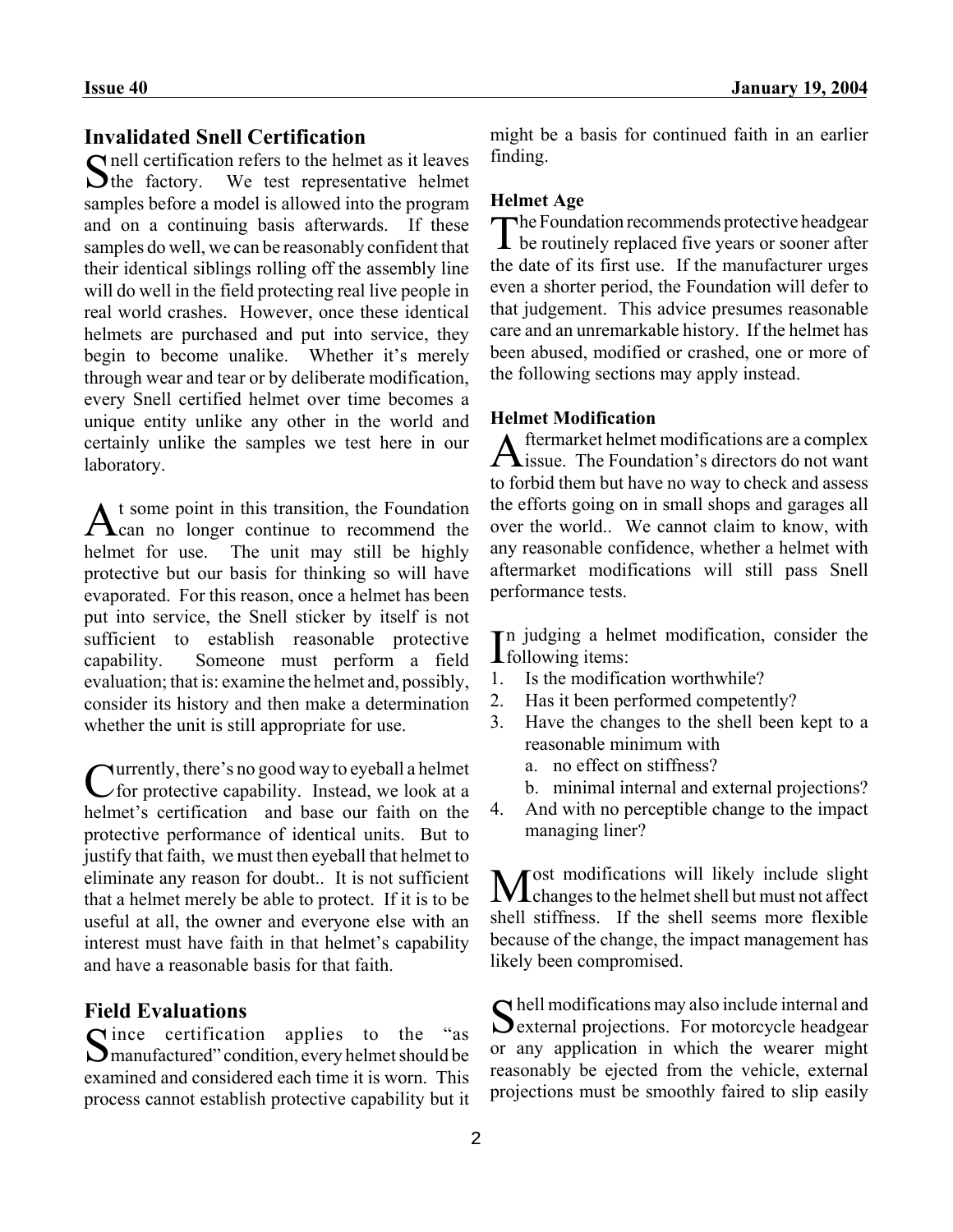over any surface with which the helmet might come in contact or the projection must break away under moderate loads. Sharp internal projections of more than a few millimeters, even those under the impact liner, should not be allowed. Pop rivets are especially troublesome.

Modifications to the impact managing liner, particularly the removal or flattening of sections of it should never be allowed. This liner is the true workhorse of the helmet's impact protective system. Any change to it should be expected to reduce the helmet's ability to withstand impact.

Communications gear: wiring, microphones and<br>
Csmall speakers, are frequently built into the chin bar and/or lower edges of helmets. These changes are well below our impact test areas but, even so, the concerns for internal and external projections remain and the chin bar should not distort significantly under a fore and aft loading.

### **Helmet Damage**

Assessing impact damage is much more difficult. Cosmetic chips and dings start to appear on many helmets almost as soon as they're taken out of the box but need not suggest degradation of protective capability. However, broad areas of deep parallel scratches and any broadly distributed pattern of cracks suggests some sort of head impact. If a Snell certified helmet has involved in head impact, it should be retired and replaced.

 $\Omega$  ometimes, the impact managing liner of a crashed helmet will feel spongy to the touch. Particularly if it is made of expanded polystyrene (EPS). When the helmet shell strikes an impact surface, it stops moving immediately but the head inside the helmet remains in motion crushing the liner between itself and the inner surface of the helmet shell. As it is crushed, the liner applies controlled braking forces to the head slowing it to a relatively gentle stop. But it takes permanent damage doing so. This damage may be detectable. If an EPS liner feels spongy in some areas and firm in others, the liner has likely been

compromised, the helmet should be retired and replaced.

Unfortunately, many helmets will not be visibly affected by impact. Some helmet shells will flex considerably without cracking or splitting. The crush damage to an EPS liner may be at the outer surface, just under the shell so that the inner surface remains deceptively firm. If the helmet was truly impacted, its capabilities have almost certainly been compromised and it should be replaced. Who ever was wearing it knows but there may be no practical way for anyone else to determine its condition conclusively.

### **Mishaps**

If an empty helmet is dropped a few feet from a table top or the back of a bike onto a hard floor or **L** table top or the back of a bike onto a hard floor or pavement, the impact management is likely unaffected. The shell may be marred, even chipped but, in our experience, there would be no detectable effect in test results. Unless the manufacturer advises otherwise, one such simple fall is no reason to mistrust a helmet. Even so, such mishaps are to be avoided. Helmet damage is cumulative. A history of clumsy handling will destroy a crash helmet eventually.

Deliberate abuse is another matter. Crash helmets are inherently fragile, they protect by taking damage. An intemperate act may render a helmet useless. Anyone who abuses a helmet should be responsible to replace it.

#### **Scrutineers**

 $\mathbf{T}$  Telmets used in competition are usually subject  $\blacksquare$  I to safety inspections by official scrutineers working for the track, the organizer or the racing association. These scrutineers may only have a few seconds to consider a helmet. In that short period, they are likely to consider only the helmet and brush off any explanations or extenuations provided by its owner as so much moonshine.